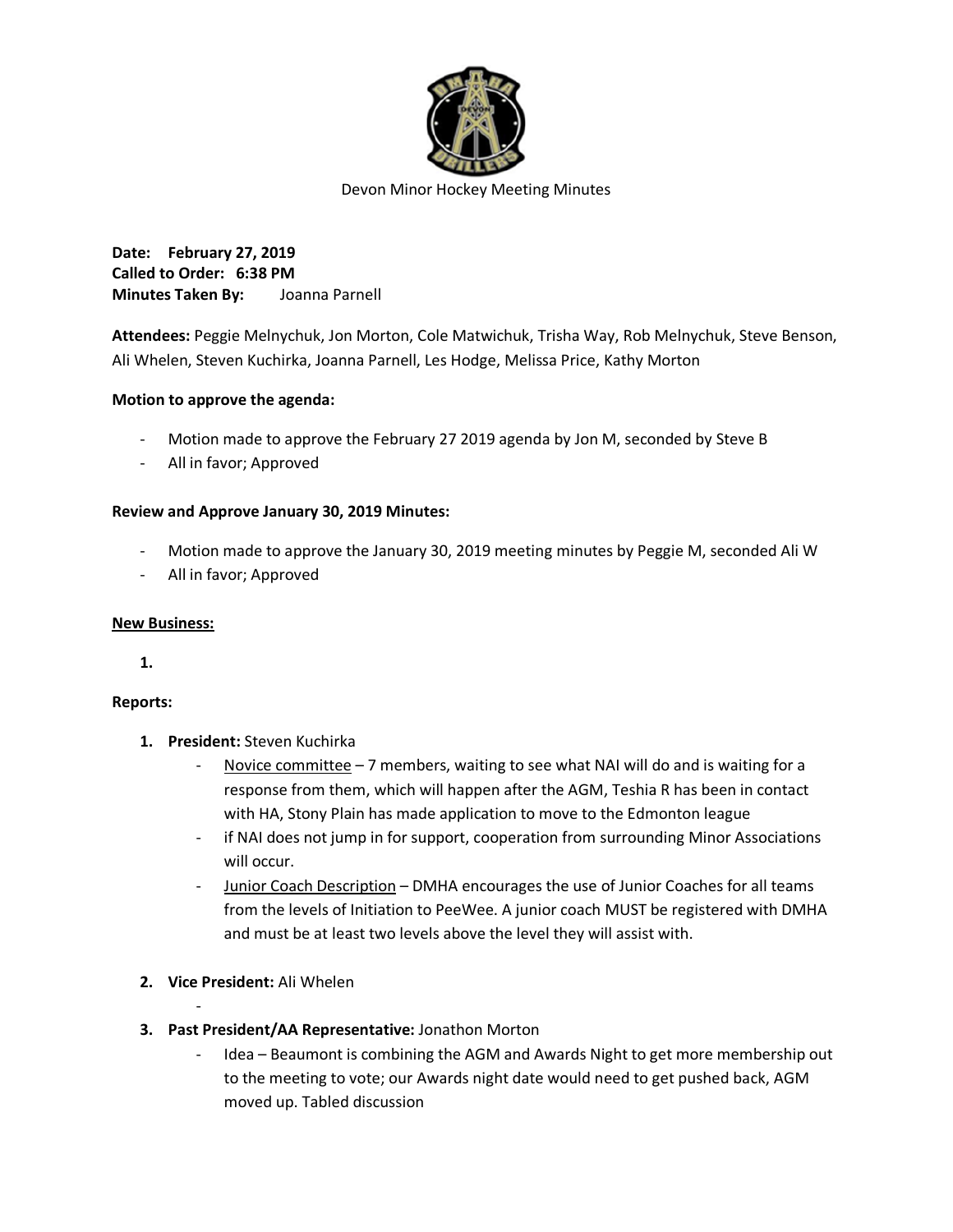

Devon Minor Hockey Meeting Minutes

- **4. Referee Assignor:** Brandy Fisher
- **5. Treasurer:** Melissa Price

-

-

-

-

-

- **6. Secretary:** Joanna Parnell
- **7. Coach Director:** Rob Melnychuk
- **8. Registrar:** Rachelle Morgado
- **9. Referee in Chief:** Cole Matwichuk
	- Incident occurred at the Dale Fischer Arena where parents and coaching staff of opposing team were getting out of hand towards one of the refs; discussion around protocol on how to deal with similar situations in the future and how the refs can address the issues at hand and the role the parent officials in the box assume when they step in the box. Parents of the ref involved are requesting to know what the association is doing in regards to the situation.

### **10. Level Director:** Steve Benson

- Situation involving some kids misbehaving towards own team mates (hacking, slashing, verbal abuse) coaches/parents have been spoken with, situation is dealt with
- Jerseys need to see mock ups of jersey colours, ideas are to be jazzed up, keep similar colours, fresh new look
- Next Jersey Committee meeting date March 19, 2019

# **11. Fundraising Director:** Peggie Melnychuk

- Raffle was drawn, total ticket sales are 2235 sold, \$22,350.00 in total sales, Profit is \$12,35.00, lowest tickets sold this year from the past three seasons raffle was run
- Winners have been contacted, prizes to be picked up and arrangements made for delivery to winners
- $-1$ <sup>St</sup> prize of \$5000 to Ticket #1446 Tammy Anderson of Devon, 2<sup>nd</sup> prize of \$3000 to ticket #1143 Diana Cole of Stony Plain, 3<sup>rd</sup> prize of \$2000 to ticket #3809 John Blackstock of Calgary
- Fiore Marrelli sold the most tickets, gets the free registration for 2019/2020, Midget 1 sold zero, Novice 1 sold only \$40